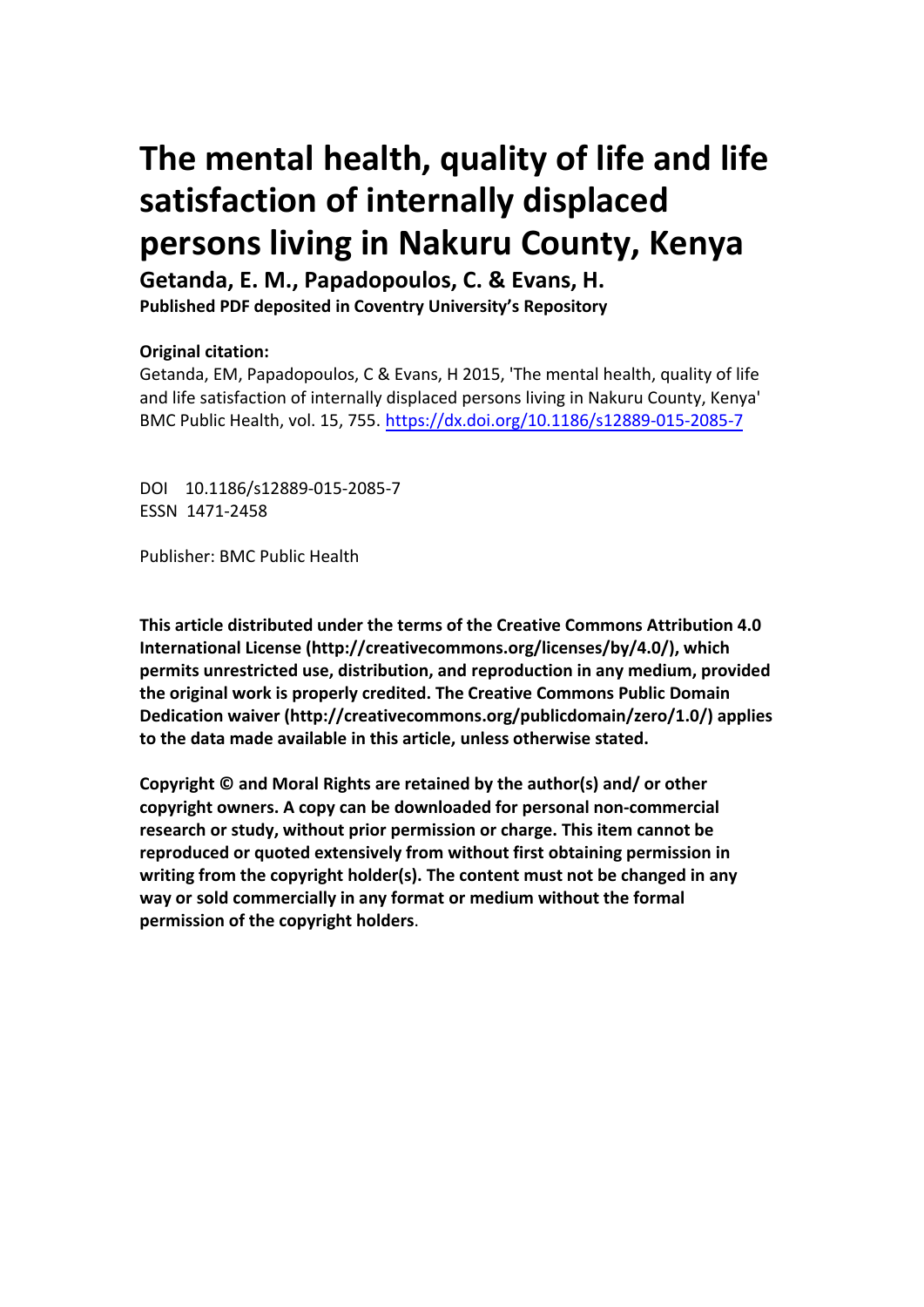# **RESEARCH ARTICLE Example 2008 Open Access**





# The mental health, quality of life and life satisfaction of internally displaced persons living in Nakuru County, Kenya

Elijah Mironga Getanda<sup>1</sup>, Chris Papadopoulos<sup>2\*</sup> and Hala Evans<sup>2</sup>

### Abstract

Background: Internally displaced persons (IDPs) are among the most vulnerable people in the world today. Previous research highlights that conflict-induced forced displacement can cause problems with mental health and wellbeing. This study aimed to contribute to this body of knowledge by investigating the mental health, quality of life, and life satisfaction among IDPs living in Nakuru, Kenya.

Methods: A questionnaire that included the General Health Questionnaire-12, Satisfaction with Life Scale, and a modified version of the WHO Quality of Life-BREF tool was used for data collection. The questionnaire also included an open-ended question inviting qualitative responses about their experience as an IDP. The questionnaire was distributed through a three-stage sampling approach across four refugee camps from four regions of the Nakuru County in Kenya.

Results: One hundred IDPs participated in this study. All participants scored substantially higher than the applied GHQ-12 threshold for caseness (mean GHQ-12 score = 28.7, SD = 3.6). Quality of life and life satisfaction scores were also very poor ( $M = 10.24$ ,  $SD = 1.9$ ;  $M = 6.82$ ,  $SD = 1.5$  respectively). The qualitative results reflected these findings with statements reflecting suicidal thoughts, unhappiness with the government, lack of support, and fear for themselves and their children. Significantly higher GHQ-12 scores were found among older IDPs (rho = .202, sig = .046), widowers compared to married IDPs (mean difference = −2.41, SE = .885, sig = .027), while lower scores were found among IDPs who reported having friends as a source of support  $(U = 834, \text{ sig} = .045)$ , while quality of life scores were higher among IDPs who reported receiving governmental support ( $U = 248$ , sig = .018).

Conclusion: The findings revealed poor levels of mental health, quality of life and life satisfaction. Older, widowed IDPs and those who did not perceive support from friends or the government were found to be at the highest risk of poor health and wellbeing.

Keywords: Nakuru, Internally displaced persons, Mental health, Psychological distress, Quality of life, Life satisfaction

### Background

Internally displaced persons (IDPs) are among the most vulnerable people in the world today [\[1](#page-8-0)]. The number of IDPs suffering globally stands over 26.4 million [[2](#page-8-0)] with the majority living in low-income countries [[3](#page-8-0), [4\]](#page-8-0). At least twothirds of the countries in Africa have experienced conflict leading to displacement of millions of people [\[5\]](#page-8-0). For instance, Kenya, a low-income, food-deficient country [\[6\]](#page-8-0) is

ranked 7th amongst countries with high numbers of IDPs in Africa due forced migration resulting from cultural inter-clan conflicts, social/communal tensions, politically influenced violence, and Government evictions [\[7, 8](#page-8-0)]. One such example of this was the 2007–08 Kenyan crisis which resulted in approximately 1,300 individuals killed and 600,000 Kenyans displaced [\[9\]](#page-8-0). The crisis was triggered after incumbent President Mwai Kibaki was declared the winner of the presidential election held in December 2007. Supporters of Kibaki's opponent, Raila Odinga, claimed that the election was fraudulent, sparking rioting between the rival party supporters. The conflict also led some groups to



© 2015 Getanda et al. Open Access This article distributed under the terms of the Creative Commons Attribution 4.0 International License [\(http://creativecommons.org/licenses/by/4.0/](http://creativecommons.org/licenses/by/4.0/)), which permits unrestricted use, distribution, and reproduction in any medium, provided the original work is properly credited. The Creative Commons Public Domain Dedication waiver [\(http://creativecommons.org/publicdomain/zero/1.0/](http://creativecommons.org/publicdomain/zero/1.0/)) applies to the data made available in this article, unless otherwise stated.

<sup>\*</sup> Correspondence: [chris.papadopoulos@beds.ac.uk](mailto:chris.papadopoulos@beds.ac.uk) <sup>2</sup>

<sup>&</sup>lt;sup>2</sup>University of Bedfordshire, Institute for Health Research, Putteridge Bury Campus, Bedfordshire LU2 8LE, UK

Full list of author information is available at the end of the article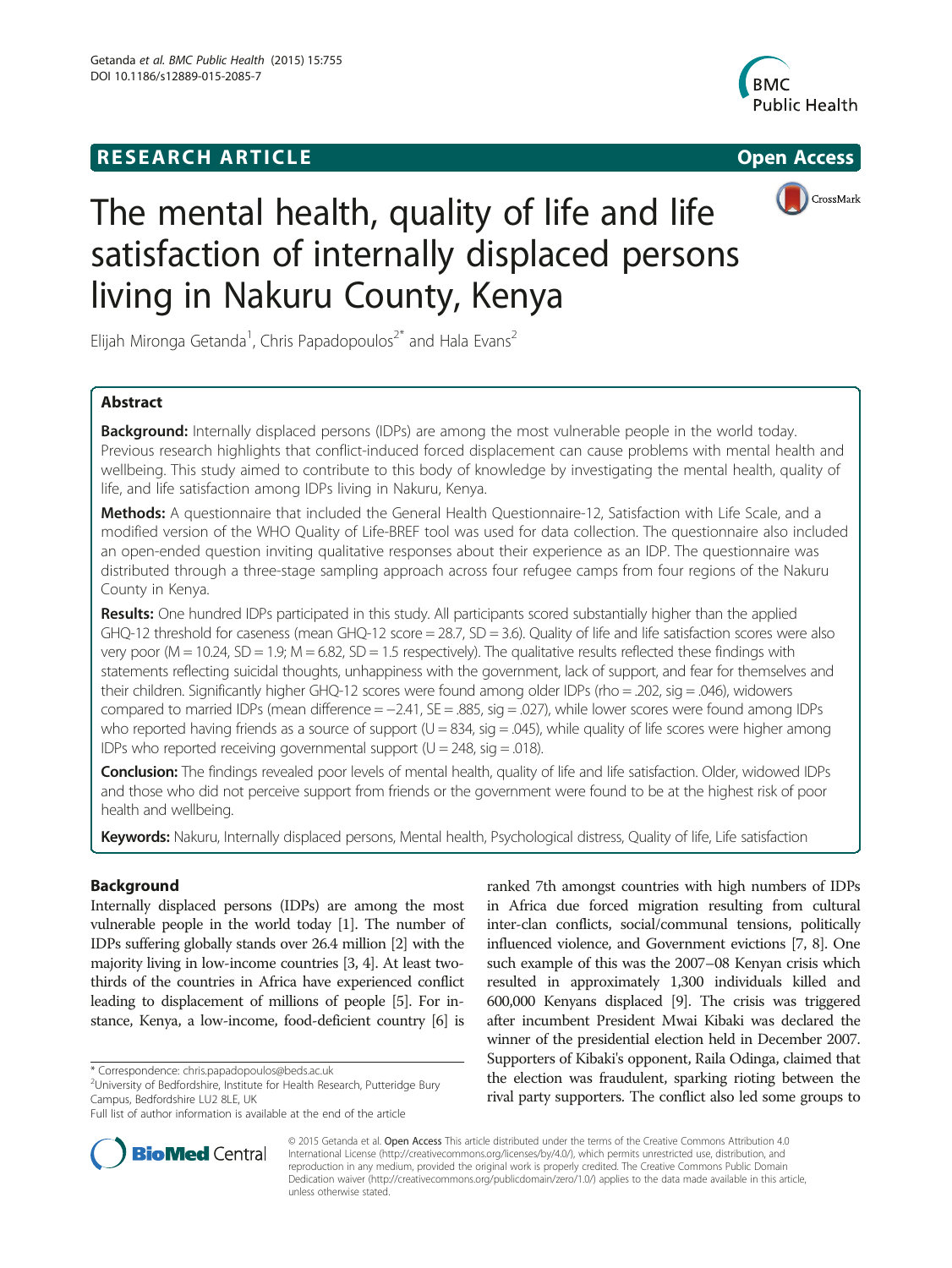act on long-lasting grievances over the ownership of land which further contributed to large-scale displacement, particularly in the Rift Valley and western Kenya [\[10\]](#page-8-0). Overall, an estimated 350,000 of the IDPs sought refuge (three quarters of whom were women and children) in 118 camps spread across the country while another 314,000 either integrated within communities or moved to their ethnic homelands in the hope of security [\[11\]](#page-8-0).

Epidemiological evidence that the burden on mental health is higher in conflict and post-conflict areas of the world compared to regions with no conflict is compelling [[12\]](#page-8-0). This includes areas that have experienced targeted ethnic violence and conflict as a result of civil and political unrest [\[13](#page-8-0)–[16\]](#page-8-0). Poor mental health has been argued to be particularly prevalent among IDPs who are exposed to trauma due to political conflict and oppression, and subsequent forced displacement into camps often unequipped to ensure safety and meet basic health and social care needs [\[17\]](#page-8-0); factors that further perpetuate risk of mental disorders [[18, 19\]](#page-8-0) For example, a recent study of mental disorders among West Papuan refugees exposed to political persecution and living in settlements under conditions of extreme poverty and deprivation identified a range of trauma event experiences and ongoing stressors, functional impairment ranging from mild to extreme, and over a quarter of the study sample  $(n = 230)$  meeting diagnostic criteria for one or more mental disorders. This included (in order of prevalence) separation anxiety disorder, persistent complex bereavement disorder, panic disorder, post-traumatic stress disorder, generalised anxiety disorder and more [\[20\]](#page-8-0). The aim of this study was to add to this evidence base by investigating the mental health, quality of life and life satisfaction of IDPs affected by the 2007–08 Kenyan crisis. To our knowledge, no previous study has investigated these outcomes within this particular population. A range of previously reported significant explanatory factors of poor mental health and wellbeing among IDPs were also investigated, including background factors such as age [\[21, 22](#page-8-0)], gender [\[22](#page-8-0)–[24\]](#page-8-0) and marital status [[23](#page-8-0), [25](#page-8-0)], employment [[21](#page-8-0), [25\]](#page-8-0), duration of displacement [\[22](#page-8-0), [23\]](#page-8-0), and perceived level of support from individuals and organisations [[26](#page-8-0)–[28](#page-8-0)].

#### Methods

#### Design

This study employed a mixed-methods approach towards collecting and analysing quantitative and qualitative data.

#### Instruments

The questionnaire was prepared and delivered in English, one of the two official languages in Kenya. If individuals agreed to participate they self-completed the questionnaire. However, if approached participants were unable to read or

write, or did not understand the English language, the researcher (EM) administering the questionnaire was available to verbally translate the questionnaire into Swahili or one of the two dialects local to the county, Kikisii and Kikuyu, if required. The questionnaire's first section included socio-demographic and background questions including age, gender, occupation, number of children, marital status, when they were displaced, whether they were displaced from within or outside of the Nakuru district and what their sources of support for their health are. The second section comprised of a modified, 6-item shortened version of the 26-item WHO Quality of Life-BREF (WHOQOL-BREF) tool [\[29](#page-8-0)] which has been previously applied successfully in the Kenyan context [[30](#page-8-0)]. The tool asks participants to rate, using a 4 point Likert scale (very much, a moderate amount, a little, not at all), how much medical treatment they need to function in their daily life, whether they have enough energy for everyday life and how satisfied they are with their sleep (from the physical quality of life domain), how healthy they feel their physical environment is, how safe they feel their daily life is (both from the environment domain) and how well they are able to concentrate in the things that they do (psychological domain). The third section comprised of the Satisfaction with Life Scale (SWLS) [\[31\]](#page-8-0) a 5-item scale designed to measure global cognitive judgments of one's life satisfaction using a 7-point likert scale. While this measure has been widely validated it has not previously been adopted in Kenya. The fourth section comprised of the widely used and validated General Health Questionnaire-12 (GHQ-12) [\[32](#page-9-0)] which is a general (nonpsychotic) psychiatric morbidity screening instrument that has previously been validated for the Kenyan population [[33](#page-9-0)] . The Likert scale scoring procedure of 0-1-2-3 with summed scores of 12/13 applied as the threshold for identifying caseness. This conservative threshold was selected as it is recommended for PTSD contexts [\[19](#page-8-0)]. The final section of the questionnaire asked the participants to provide any comments about their experience as an internally displaced person. This open-ended question enabled us to collect some additional qualitative narrative data about their experiences, quality of life, life satisfaction and health. Prior to collecting any data, participants were provided with an information form and signed informed consent was sought in all cases.

#### Setting

The study was carried out in December 2012 and took place in Nakuru County in Kenya which has an estimated 1,760,174 inhabitants, 50.2 % of which are male and 16.2 % are aged under 5 years [\[34](#page-9-0)]. Nakuru County is one of the forty seven counties in Kenya and is located in the southeastern part of the Rift Valley Province.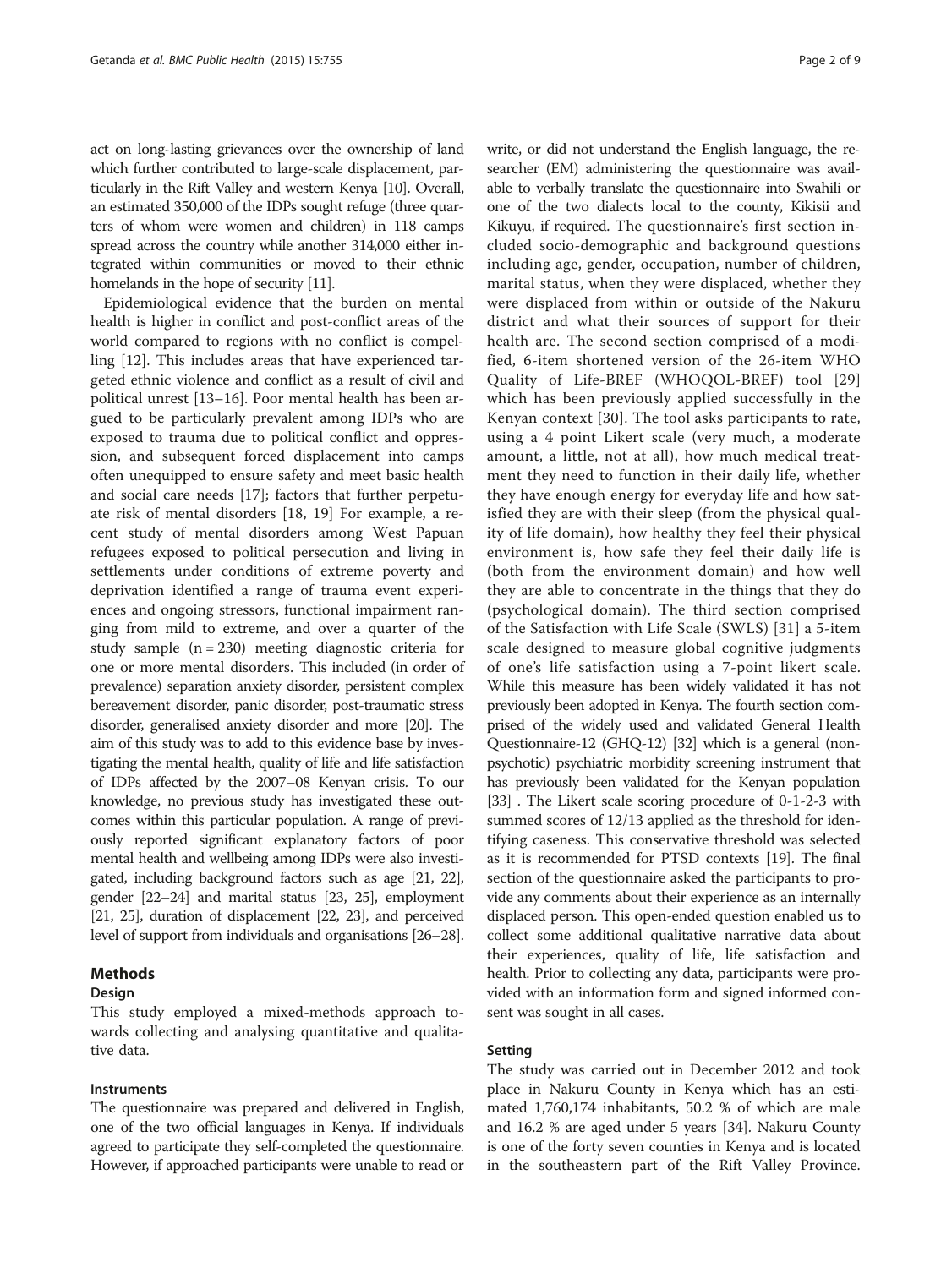<span id="page-3-0"></span>According to the Kenyan Ministry of Health [[34](#page-9-0)] there are 136 public, 118 private, 13 nongovernmental and 52 faith-based health facilities in Nakuru and that, in public services, there are only 8 doctors, 69 nurses and 10 clinical officers (per 100,000 people), while only 26.6 % of the population are covered by the National Health Insurance Fund. Approximately 13.3 % of Nakuru County population are estimated to be underweight while 25.9 % are estimated to be stunted [[34](#page-9-0)]. It is also estimated that 5.6 % of all adults and 0.5 % of all children living in Nakuru are living with HIV while 10.3 % of all households are living with an orphan [\[35\]](#page-9-0). Investment in health in Kenya largely focuses on communicable diseases with mental health among the country's lowest priorities, representing less than 1 % of the total public health budget [[36\]](#page-9-0). There are approximately only 25 public sector psychiatrists and 500 psychiatric nurses in the country for a population of 38 million [[37\]](#page-9-0), the majority of whom are concentrated in urban areas [\[38](#page-9-0)]. Consequently, mental health remains a tabooed and widely misunderstood topic, particularly in rural areas [[39\]](#page-9-0).

In 2008, the Kenyan Government decided to erect 'transit camps' to settle internally displaced people affected by the 2007 disputed presidential elections that had sparked violence in most parts of the country [\[11](#page-8-0)]. Over 30,000 IDPs were forced to settle among 43 camps [[11\]](#page-8-0) erected across four regions of Nakuru County, the fourth largest county in Kenya [[10\]](#page-8-0). However the camps are severely overcrowded, unsafe and consist of poor quality camps many of which are small, tattered and leaking [[40](#page-9-0)]. Due to overcrowding many IDPs must sleep on the floor without mattresses and blankets [\[41](#page-9-0)]. The camps have limited access to food, sanitation, clean drinking water, and educational and health services [[8](#page-8-0), [11](#page-8-0)]. These poor conditions have exposed IDPs to health and social problems that, coupled with adverse weather conditions, have led to such respiratory complications as asthma and pneumonia among the adults and children, family breakdowns and an increase in risky sexual health behaviours [[41](#page-9-0)]. Reports have also highlighted the challenge in accessing facilities for mental health support due to a lack of provision [\[41\]](#page-9-0), a lack of awareness [\[42\]](#page-9-0), and facilities located too far away [\[43\]](#page-9-0).

#### Sampling

A three stage sampling approach was employed. Firstly, four camps (Tuinuane, Nawam, Jikaze and Minto) which housed 547 tents in total (see Table 1) from the four regions of the county (Molo, Gilgil, Naivasha and Rongai respectively) were purposely sampled to ensure representation from each geographical region. The second stage involved randomly selecting a tent as a starting point and then applying a sampling interval rule of 3 tents. Systematic sampling was selected to help ensure

|                       | Number         | Percent                  |
|-----------------------|----------------|--------------------------|
| Nawam camp            |                |                          |
| Total number of tents | 205            | $\overline{\phantom{0}}$ |
| Approached tents      | 68             | 100                      |
| Participated          | 36             | 53                       |
| Refused               | 9              | 13                       |
| Unavailable           | 23             | 34                       |
| Tuinuane camp         |                |                          |
| Total number of tents | 177            | $\overline{\phantom{0}}$ |
| Approached tents      | 58             | 100                      |
| Participated          | 35             | 60                       |
| Refused               | 14             | 24                       |
| Unavailable           | 9              | 16                       |
| Jikaze camp           |                |                          |
| Total number of tents | 145            | $\overline{\phantom{0}}$ |
| Approached tents      | 47             | 100                      |
| Participated          | 25             | 53                       |
| Refused               | 15             | 32                       |
| Unavailable           | 7              | 15                       |
| Minto camp            |                |                          |
| Total number of tents | 20             | $\overline{\phantom{0}}$ |
| Approached tents      | 6              | 100                      |
| Participated          | $\overline{4}$ | 67                       |
| Refused               | 1              | 17                       |
| Unavailable           | 1              | 17                       |

that each camp would be evenly sampled. The interval of three tents was purposefully selected for pragmatic reasons. Before approaching each third tent, a coin toss was made in order to randomly select whether a male or a female participant would be sought. This third stage was built in to the sampling strategy to try to increase the chances of equal participation between males and females since the 2012 census figures report an even male–female ratio in this population [[34\]](#page-9-0). Any internally displaced adult residing in one of the four study camps aged (18–65 years) were eligible to participate in the study.

#### Data analysis

Study quantitative data were analysed using IBM SPSS (v.19; IBM Corp., Armonk, NY, USA). Data cleaning and checking were first conducted. A descriptive analysis examining the sample characteristics and central tendencies of the three study outcome measures (GHQ-12, SWLS and modified WHOQOL-BREF) was conducted. As the data collected was not accurately representative of the target population, inferential

| Table 1 Number of tents per camp, number of tents |
|---------------------------------------------------|
| approached and response rates                     |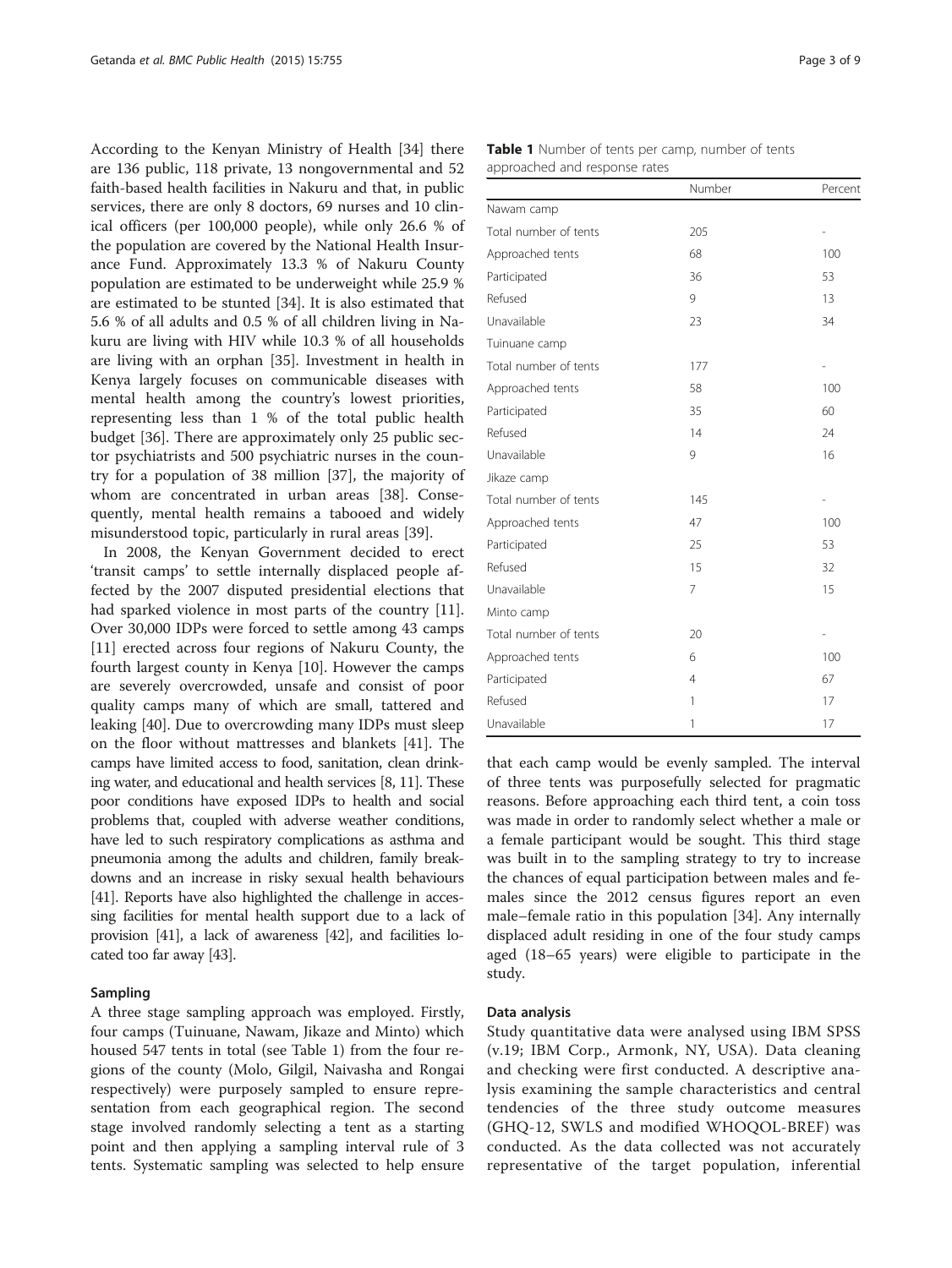statistics using non-parametric tests were then carried out. When Kruskal-Wallis H-tests were carried out, Tamhane's T2 post-hoc tests were also used to identify significant pairwise comparisons. This post-hoc test was selected as it is appropriate for non-parametric data and when sample sizes are small [[44\]](#page-9-0). Narrative data collected from the open-ended survey question were analysed using thematic analysis that involved categorising the content of the data into themes that emerged from the data collected.

#### Ethics approval

Ethical approval for the study was received on November 15<sup>th</sup> 2012 from the University of Bedfordshire's Institute for Health Research Ethics Committee (IHREC). Ethics approval was also sought from the Kenyatta University Ethical Review Committee who advised us that IHREC approval was sufficient. In addition, area village leaders and administrative officials reviewed the study protocol and data collection instruments, interviewed the lead researcher, and provided approval and permission prior to the commencement of data collection. All potential participants were provided a participant information form and signed an informed consent document if they were happy to volunteer to participate. A mental health information sheet was provided to each participant after the collection of each completed questionnaire. If an individual refused to participate they were also offered this information sheet. This document consisted of the contact details of the mental health services most closely available to their camp.

#### Results

One hundred internally displaced persons were successfully recruited, 62 of whom were female and 38 male. Thirty-six IDPs were recruited from Nawam camp, 35 from Tuinuane camp, 25 from Jikaze camp and 4 from Minto camp. The study participants were drawn from 100 tents that agreed to participate. Seventy-nine other tents were also approached. However, 39 of these households refused to participate in the study while nobody was available to participate in the 40 other households during our sampling procedure. The response rate (which includes refusers and non-contacts) was therefore 55.9 %. A full breakdown of the camp and IDP characteristics can be viewed in Tables [1](#page-3-0) and 2 respectively.

Forty-five participants stated that they receive support for their health from non-governmental organisations, 35 participants reported this support came from friends, 28 participants reported support from family members and only 10 participants reported receiving support from the government.

All participants scored substantially higher than the applied 12/13 GHQ-12 caseness threshold. Mean WHO-QOL\_BREF and SWLS scores were 10.24 (SD = 1.9) and

| <b>Table 2</b> Full breakdown of participant background |  |  |
|---------------------------------------------------------|--|--|
| characteristics                                         |  |  |

|                          | Number    | Percent |
|--------------------------|-----------|---------|
| Gender                   |           |         |
| Male                     | 38        | 38      |
| Female                   | 62        | 62      |
| Marital status           |           |         |
| Single                   | 26        | 26      |
| Married                  | 42        | 42      |
| Widowed                  | 31        | 31      |
| Have children?           |           |         |
| Yes                      | 57        | 27      |
| <b>No</b>                | 43        | 43      |
| Place of displacement    |           |         |
| Within the county        | 25        | 25      |
| Outside the county       | 75        | 75      |
| Duration of displacement |           |         |
| 5 years                  | 68        | 68      |
| 7 years                  | 20        | 20      |
| 10 years                 | 12        | 12      |
| Occupation               |           |         |
| Employed                 | 71        | 71      |
| Unemployed               | 29        | 29      |
| Age                      | Range     | Median  |
|                          | $21 - 62$ | 43      |

 $6.82$  (SD = 1.5) respectively. A full breakdown of the central tendency values of the three study outcome measures can be seen in Table 3.

As can be seen in Table [4](#page-5-0), no background variables were found to significantly associate with life satisfaction scores. However, IDPs who reported receiving governmental support for their health scored significantly higher QoL scores than those who did not report receiving this support ( $U = 248$ , sig = .018). GHQ-12 scores were found to significantly correlate with age (rho = .202,

| Table 3 Central tendencies of study outcome measures |  |
|------------------------------------------------------|--|
|------------------------------------------------------|--|

|        | Modified<br>WHOQOL BREF<br>(lowest possible)<br>QoL score $= 6$ ;<br>highest possible<br>$QoL$ score = 24) | SWLS (lowest<br>possible satisfaction<br>$score = 5$ ; highest<br>possible satisfaction<br>$score = 35$ | GHQ-12 (lowest<br>possible score = $0$ ;<br>highest possible<br>$score = 36$ |
|--------|------------------------------------------------------------------------------------------------------------|---------------------------------------------------------------------------------------------------------|------------------------------------------------------------------------------|
| Mean   | 10.24                                                                                                      | 6.82                                                                                                    | 28.7                                                                         |
| SD     | 1.9                                                                                                        | 1.5                                                                                                     | 3.6                                                                          |
| Median | 10                                                                                                         | 7                                                                                                       | 29                                                                           |
| Range  | $7 - 17$                                                                                                   | $5-12$                                                                                                  | 18-35                                                                        |

WHOQOL\_BREF = World Health Organization Quality of Life-BREF scale SWLS = Satisfaction with Life Scale

GHQ-12 = General Health Questionnaire 12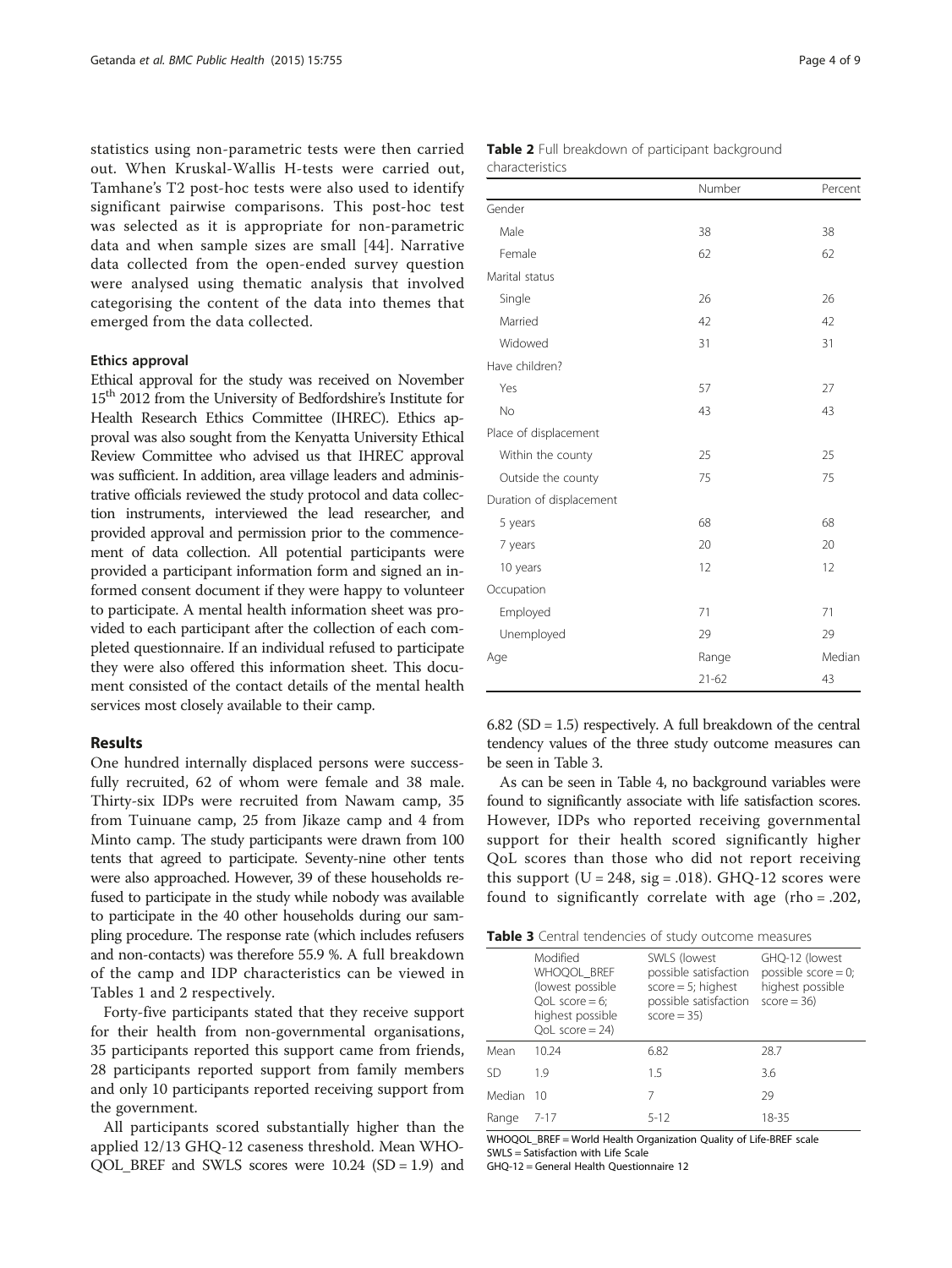<span id="page-5-0"></span>Table 4 Factors associated with outcome measures

|                              | WHOQOL_BREF | SWLS      | GHQ-12 |
|------------------------------|-------------|-----------|--------|
|                              | <b>MR</b>   | <b>MR</b> | ΜR     |
| Gender                       |             |           |        |
| Male                         | 53          | 48        | 49     |
| Female                       | 48          | 51        | 49     |
| U                            | 1053        | 1073      | 1098   |
| Marital status               |             |           |        |
| Single                       | 46          | 52        | 52     |
| Married                      | 49          | 43        | 57     |
| Widowed                      | 52          | 55        | 38     |
| $x^2$                        | 1.6         | 4.5       | $6.8*$ |
| Have children?               |             |           |        |
| Yes                          | 50          | 52        | 47     |
| No                           | 52          | 48        | 53     |
| U                            | 1171        | 1130      | 1009   |
| Place of displacement        |             |           |        |
| Within the county            | 47          | 56        | 43     |
| Outside the county           | 52          | 49        | 52     |
| U                            | 861         | 799       | 735    |
| Duration of residing in camp |             |           |        |
| 5 years                      | 53          | 51        | 52     |
| 7 years                      | 45          | 44        | 35     |
| 10 years                     | 47          | 59        | 59     |
| $x^2$                        | 1.5         | 2.3       | 6.2    |
| Occupation                   |             |           |        |
| Employed                     | 49          | 50        | 48     |
| Unemployed                   | 54          | 52        | 53     |
| U                            | 921         | 982       | 870    |
| Source of help - family?     |             |           |        |
| Yes                          | 49          | 49        | 56     |
| No                           | 51          | 51        | 47     |
| U                            | 956         | 953       | 775    |
| Source of help - friends?    |             |           |        |
| Yes                          | 51          | 55        | 42     |
| <b>No</b>                    | 50          | 48        | 54     |
| U                            | 1108        | 965       | 834*   |
| Source of help - government? |             |           |        |
| Yes                          | 71          | 46        | 43     |
| <b>No</b>                    | 48          | 51        | 50     |
| U                            | 248*        | 407       | 379    |
| Source of help - NGOs?       |             |           |        |
| Yes                          | 50          | 51        | 53     |
| No                           | 51          | 50        | 47     |
| U                            | 1206        | 1194      | 1045   |
|                              | rho         | rho       | rho    |
|                              |             |           |        |

Table 4 Factors associated with outcome measures (Continued)

| Age         | $-.020$ | $-115$  | $.202*$ |
|-------------|---------|---------|---------|
| WHOQOL BREF | -       | .047    | $-0.57$ |
| <b>SWLS</b> | .047    | ۰       | $-243*$ |
| GHQ-12      | $-.057$ | $-243*$ | $\,$    |

 $* = P < 0.05$ ; MR = Mean Rank; U = Mann-Whitney U-Test;

rho = Spearman's rho test;  $x^2$  = Kruskal Wallis H Test WHOOOL\_BREF = World Health Organization Ouality of Life-BREF scale SWLS = Satisfaction with Life Scale

GHQ-12 = General Health Questionnaire 12

sig = .046), and associate with marital status ( $x2 = 6.84$ ,  $sig = .033$ ). Post-hoc tests revealed that widowers scored significantly higher GHQ-12 scores than married IDPs (mean difference = .2.41,  $sig = .027$ ,  $SE = .885$ ) although not when compared against single participants (mean difference = .436,  $sig = .826$ ,  $SE = .936$ ). IDPs who did not report receiving support for their health from friends were found to have significantly higher GHQ-12 than those who did report such support ( $U = 834$ , sig = .045). No other significant relationships between background variables and outcome variables were identified.

Thirty-one participants provided additional qualitative comments about their experience as an internally displaced person from which the following seven themes emerged. The theme 'unhappy with life as IDP' represents participants' ongoing dissatisfaction and sadness with life as internally displaced person living in transit camps, and the belief that life will continue to be unhappy for as long as they remain in transit camps. Example quotes that reflect this are "I am worried about my future and my life in this camp", "I am not happy with life in this place", and "It is only God who knows when I will ever have a better life".

The 'suicidal thoughts' theme captures IDPs' suicidal ideation which was associated with regret to being born and their ongoing psychological suffering. Example quotes that reflect this are: "For how long will I live this life?", "I regret why I was born", and "Was I born to suffer?"

Another theme was 'unhappy with the Government' which highlights IDPs' dissatisfaction with the lack of support they have received from their Government and the view that political leaders' primary motivation was power and votes and not the wellbeing of IDPs. Quotes from this theme include: "Why are our leaders so quiet but when election come they start seeking votes from us?", "Why are politicians eating our money?", and "Why can't the government help us please?"

Related to the latter theme is 'needing urgent help' which represents a generalised, broader call for urgent help including 'well-wishers' and the acceptance that they cannot cope by themselves without additional support. Example quotes that highlight this include: "I need help from well-wishers please" and "I do not have resources to help myself".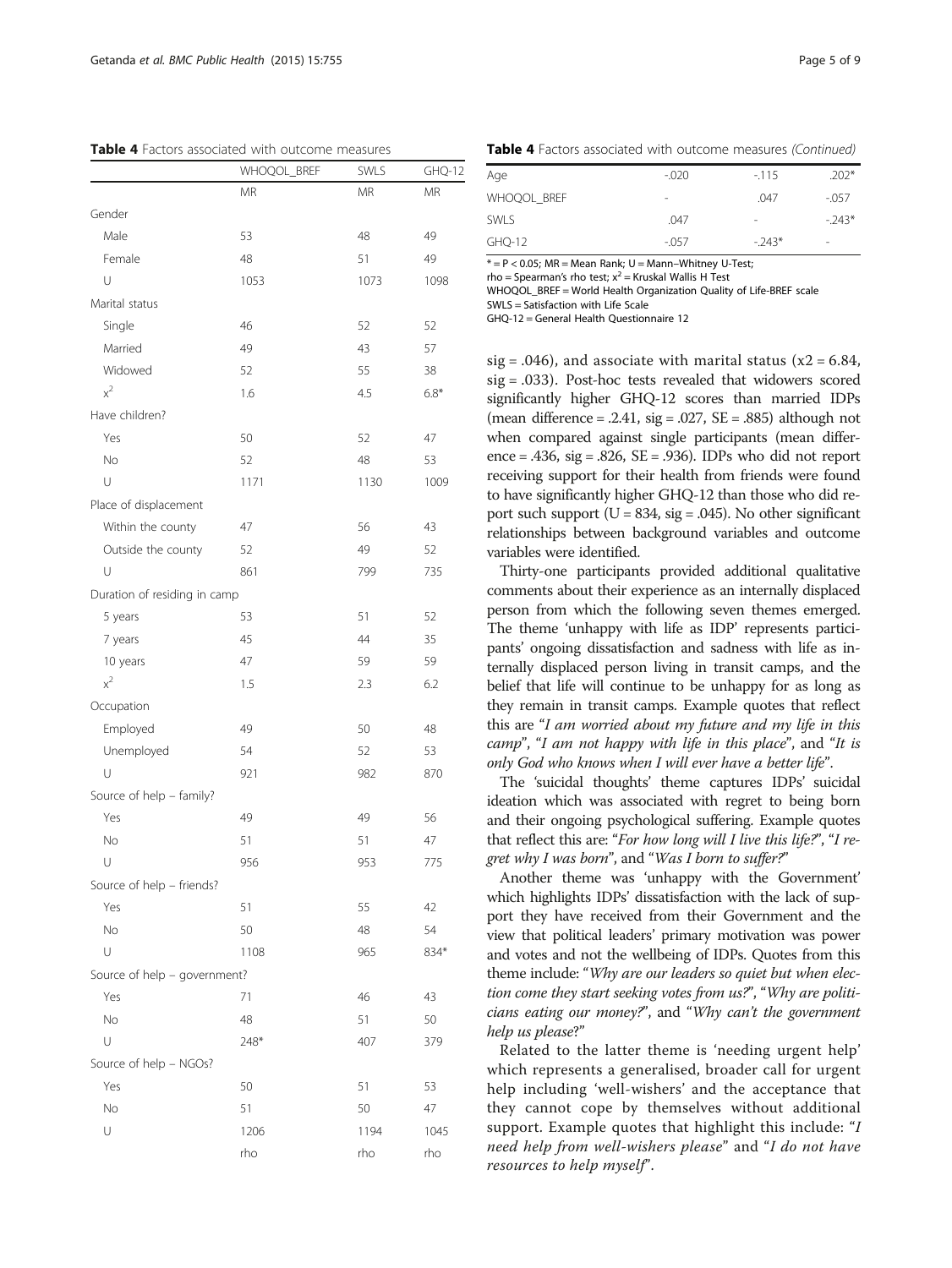The 'lack of health support' theme captures IDPs particular call for health-related support including the need for medicines, treatments and more accessible treatment facilities. Participant statements such as "I always miss my medication due to lack of money and access to hospitals", "I need treatment but I can't afford it please" and "We need a clinic centre nearer here please" manifest this.

IDPs also expressed 'living in fear' which including the anxiety of being attacked and also the desire to return home but the fear in doing so. Example quotes of this theme included: "I don't sleep at night for fear to be attacked" and "I want to go back my farm but I am scared".

Finally the theme 'worried for their children' represents IDPs acute anxiety and fear over their children's needs, including their wellbeing and safety, apprehension over their possible trauma and, related, their fear for their future. This is highlighted by the following example quotes: "I am worried of the future of my children", "My children lack food, fees, and clothes, please help me" and "My children are traumatised for what happened in 2007".

#### **Discussion**

The results of this study highlight how poor this particular population's quality of life, life satisfaction, and psychological health is. For example, 100 % of the sample scored above the GHQ-12 cut-off for caseness. The findings from the qualitative analysis reflected the quantitative results, with identified themes highlighting suicidal ideation, unhappiness with life, living in fear and being fearful of their children's wellbeing. Wide-scale distress and poor quality of life has been reported in previous research investigating the wellbeing of IDPs although not quite to the same extent. For example, Sheikh et al. [\[45](#page-9-0)] examined the psycho-trauma among IDPs affected by postelection violent conflict in Northern Nigeria. Their crosssectional survey of IDPs living in a camp in Kaduna state reported that 42.2 % of their sample had a PTSD diagnosis (as measured by the Harvard trauma questionnaire) and that 16.3 % were depressed (as measured by the composite international diagnostic interview). Makhashvili et al. [\[22](#page-8-0)] investigated patterns of mental disorders among individuals affected by crises in Georgia including IDPs from the 2008 ethno-political Georgian-Ossetian conflict. They found that 28.3 % of their sample had a mental disorder with 22.9 %, 9.9 % and 9.2 % suffering from PTSD (as measured by the Trauma Screening Questionnaire), depression (as measured by the Patient Health Questionnaire 9) and anxiety (as measured by the Generalised Anxiety Disorder 7 instrument) respectively. Using a GHQ-28 cut-off score of 11, Hamid and Musa [\[23\]](#page-8-0) reported that 70 % of sampled IDPs living across camps in Darfur suffered from general psychological distress. Roberts et al. [[46](#page-9-0)] assessment of the

quality of life SF-8 measurement instrument within IDP camps located in northern Uganda reported overall physical and mental component summary mean scores of  $42.21$  (SD = 11.93) and  $39.27$  (SD = 12.83) both of which are considerably poorer scores than the general United States population [\[47](#page-9-0)]. While there are clear contextual differences with each crisis being unique in nature, overall the evidence from this study and previous literature support the notion that experiencing conflict-driven internal displacement increases the risk of poor mental health and reduced quality of life.

Also notable was that no participant scored higher than 12 on the SWLS measure, and that the overall mean score was only 6.82. This score is substantially lower than general population samples; for example, Glaesmer et al. [\[48](#page-9-0)] reported a SWLS mean score of 25.12 among a representative German general population sample, while Vasquez et al. [\[49](#page-9-0)] reported a mean score of 24.16 among a representative Spanish general population. This study's mean score is also considerably lower than any of the mean scores reported in Pavot and Diener's [[50](#page-9-0)] review of SWLS population scores, the lowest of which was reported to be  $11.8$  (SD = 5.6) from Frisch's [[51](#page-9-0)] hospital inpatient sample of veterans. To our knowledge, this is the first study that has reported life satisfaction scores among an internally displaced population and therefore no comparisons with other IDP samples are possible.

The study also revealed that only ten participants reported receiving any help and support from the governmental for their health. This is again reflected in the qualitative results where expressions of unhappiness with the government, lack of health support, and the need for help were key themes that emerged from the analysis. The ten participants who did receive governmental support scored significantly better than others on our quality of life measure, suggesting that this source of support is an important means towards improving wellbeing. Just over a third of the sample reported receiving help from friends and these individuals scored significantly higher in terms of mental health. This is indicates that perceived social support plays a powerful role in protecting against poor mental health, even among IDPs which such poor mental health and wellbeing outcomes. Previous research also emphasises this phenomenon's power in determining health. Ozbay et al. [\[52\]](#page-9-0) argue that "positive social support of high quality can enhance resilience to stress, help protect against developing trauma-related psychopathology, decrease the functional consequences of trauma-induced disorders, such as posttraumatic stress disorder (PTSD), and reduce medical morbidity and mortality" (p35). For example, Gorst-Unsworth and Goldenberg [\[53](#page-9-0)] revealed that, among a sample of 84 Iraqi male refugees, poor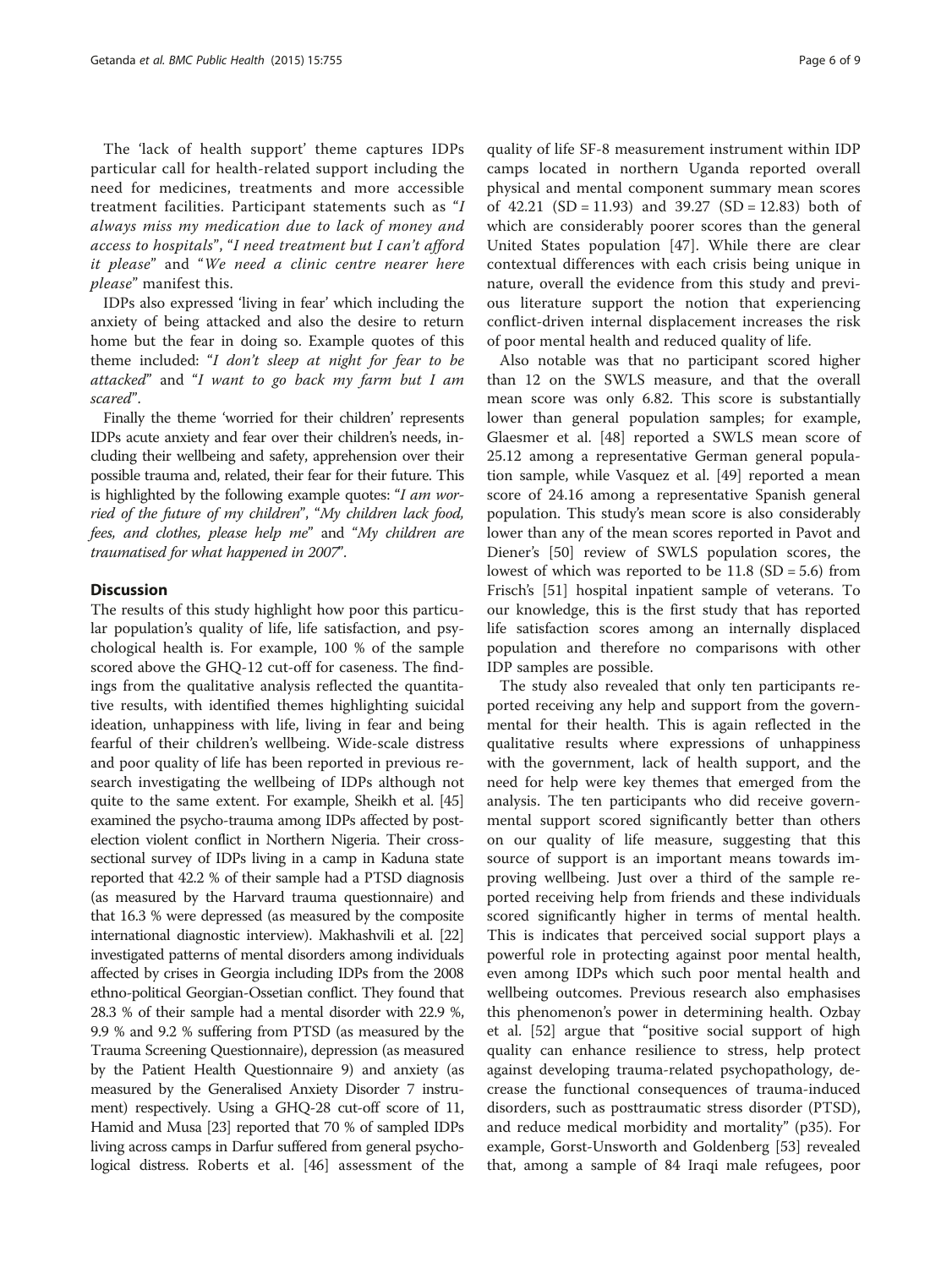social support was a stronger predictor of depressive morbidity than trauma factors. Studies by Mels et al. [[26\]](#page-8-0) and Siriwardhana and Stewart [[27\]](#page-8-0) both found evidence that community resilience and social support are key mediators between the forced migration experience and the subsequent impact this upon mental health. Siriwardhana et al's [\[28\]](#page-8-0) systematic review of resilience and mental health outcomes among forced migration concluded that high quality social support consistently associates with increased resilience and better psychological wellbeing across all phases of conflict-induced forced migration. It could also be interpreted that this study's finding of widowers having significantly poorer mental health compared to married IDPs partly substantiates this, given that the loss of spouse represents a real loss in psycho-social support. It also increases the risk of further trauma [\[54](#page-9-0)–[56](#page-9-0)], depression [[57](#page-9-0), [58\]](#page-9-0) and loneliness [[59](#page-9-0)].

The analysis also identified a significant positive correlation between age and GHQ-12 summed scores, thus indicating that older IDPs are potentially less equipped at coping with the burdens of forced displacement. Lopes Cardozo et al's [[21\]](#page-8-0) study similarly reported a significant relationship between age and poorer overall mental health as measured by the GHQ-28 (sig = .001). Araya et al. [\[60\]](#page-9-0), who randomly sampled Ethiopian IDPs living in Addis Ababa following displacement that began in the early 1990s, found that mental distress (as measured by the SCL-90-R) significantly associated with older age (sig = .019). Hamid and Musa's [\[23](#page-8-0)] finding of a significant positive correlation between age and the GHQ-28's social dysfunction domain also provides partial support. Hamid and Musa theorise that this may be "because older IDPs might find it more difficult for them to regain their social status that they had enjoyed in their original societies" (p283). They also theorise that it is possible that they were experiencing greater hardship prior to being displaced due to limited mobility and activity.

A number of previous research studies have also identified gender, employment status and duration of displacement as significant factors in explaining differences in mental health and wellbeing outcomes among IDP populations. However this study did not evidence these relationships. Perhaps most surprising is that there was no identified difference between any of the study outcome measures and gender despite a large evidence-base consistently reporting significantly poorer outcomes for female IDPs [[22](#page-8-0)–[25,](#page-8-0) [61](#page-9-0)] possible explanation for this is that the study sample size was too small and unbalanced to detect any statistical differences among these variables. Additionally, differences in duration of displacement may not have been identified possibly because all of the IDPs sampled in this study had already been displaced for at least 5 years and had therefore been

experienced similar hardships and been exposed to similar levels of exposure to traumatic events compared to those IDPs who had been displaced for 7 to 10 years. Had we been able to sample a wider range of displacement periods, differences may have been detected. For example, Makhashvili et al. [\[22\]](#page-8-0) detected significantly higher levels of mental disorders among ethnic Georgians internally displaced in the 1990s compared to those displaced in 2008. Another reasonable interpretation is that we should not necessarily expect to identify consistent risk factors of poor health outcomes across the IDP literature given the heterogeneity of (a) the conflicts and crises that trigger internal displacement, (b) sampled populations and (c) study designs, particularly in terms of measurement tools [\[14\]](#page-8-0) all of which warrant caution between making direct comparisons between studies. There are a number of limitations in this study. The study sample is unbalanced particularly in terms of gender, despite the coin-toss sampling strategy designed to increase likelihood of balanced male and female participation. The key reason for this was because of security curfews that prevented us from being able to also sample tents in the evening when more males would have more likely been available to participate. Due to lack of funds, resources and lack of recruitment time, only four camps were sampled. This means that the sample size is unpowered, relatively small, and, although the camps were purposively sampled across all parts of the county, they were not randomly sampled. All of these issues reduces population representativeness and limits generalisability. The WHOQOL\_BREF was made shorter to increase response rates but in modifying it the tool results in unknown and questionable validity and reliability. While the SWLS has been previously widely implemented in other settings, unknown tool validity and reliability exists for the Kenyan population. Additionally, while all of the study participants were able to read and write in English, we acknowledge that it is possible that some of the IDPs that refused to participate may have done so because they were felt unable to sufficiently understand and complete the questionnaire. While the researcher was on-hand to verbally translate the questionnaire if required, it remains unknown as to whether the reason why no such request was made was because of this issue. Therefore we cannot rule out the English-language bias exists in the study sample.

#### Conclusions

Overall this study indicates that being younger, married, perceiving to receive social and governmental health are IDPs who are most protected from poor mental health and wellbeing. However, it is important to note that this study also highlights that even these individuals still reported very poor outcomes, and that, overall, the study's population present poor mental health and wellbeing, including suicidal ideation and fear. The key implication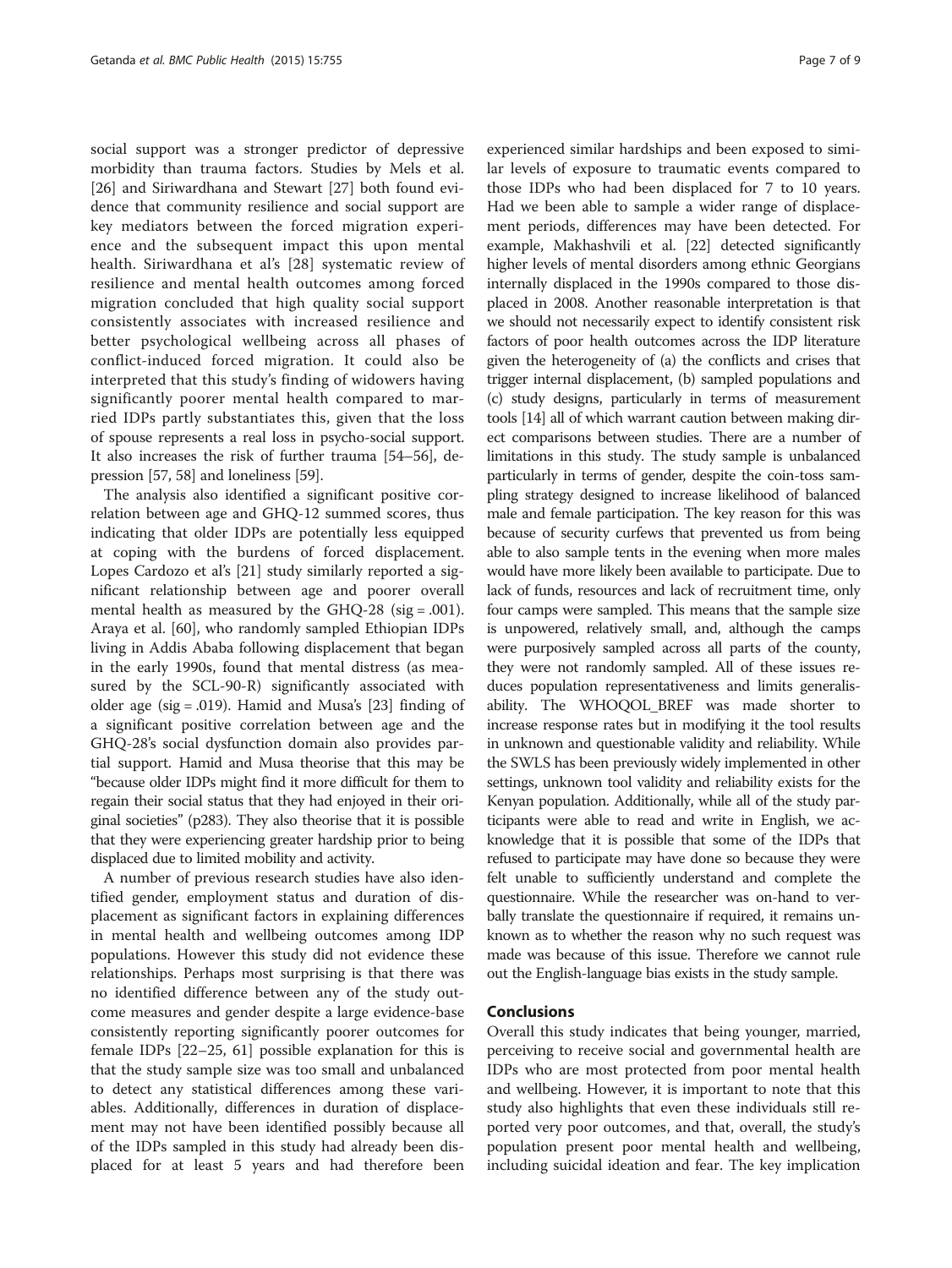<span id="page-8-0"></span>of this study's findings is that the type of conflictinduced forced internal displacement observed in this study is harmful for overall health and wellbeing. Individuals in these circumstances require urgent help and support to improve their current and longer term health and safety, in particular IDPs who fear for the welfare of their families, do not perceive social support, and who experience poor mental health. This represents a formidable challenge for social, general health and mental health services in such contexts where such significant and complex health and social care needs exist. The challenge is compounded by problems of equity of access, resource capacity and competence, stigmatisation and lack of awareness in service function and availability.

#### Abbreviations

IDPs: Internally displaced persons; GHQ: General Health Questionnaire; WHOQOL-BREF: World Health Organization Quality of Life-BREF tool; SWLS: Satisfaction with Life Scale; IBM SPSS: International Business Machines Statistical Package for the Social Sciences.

#### Competing interests

The authors declare that they have no competing interests.

#### Authors' contribution

EG and CP conceived, designed, analysed, interpreted the collected data (which was led by EG) and prepared the first draft of the manuscript. CP supervised EG throughout. HE contributed to the interpretation of data and to the preparation of revised drafts. All authors approved the final version and agree to be accountable for all aspects of the work.

#### Acknowledgements

The authors thank the Ministry of Special Programmes in Nakuru County, the Friendly Action Network Organization, and all of the people who took part in this study.

#### Author details

<sup>1</sup>University of Leicester, School of Psychology, The Greenwood Institute of Child Health, Leicester LE3 0QU, UK. <sup>2</sup>University of Bedfordshire, Institute for Health Research, Putteridge Bury Campus, Bedfordshire LU2 8LE, UK.

#### Received: 16 December 2014 Accepted: 24 July 2015 Published online: 06 August 2015

#### References

- 1. Office of the United Nations High Commissioner for Refugees. Internally Displaced People: on the run in their own land. [[http://www.unhcr.org/](http://www.unhcr.org/pages/49c3646c146.html) [pages/49c3646c146.html](http://www.unhcr.org/pages/49c3646c146.html)]
- 2. Office of the United Nations High Commissioner for Refugees. Global Overview 2011. People internally displaced by conflict and violence. [[http://www.unhcr.org/50f95f7a9.html\]](http://www.unhcr.org/50f95f7a9.html)
- 3. Roberts B, Damundu EY, Lomoro O, Sondorp E. The influence of demographic characteristics, living conditions, and trauma exposure on the overall health of a conflict-affected population in Southern Sudan. BMC Public Health. 2010;10:518.
- 4. Thapa SB, Hauff E. Perceived needs, self-reported health and disability among displaced persons during an armed conflict in Nepal. Soc Psychiatry Psychiatr Epidemiol. 2012;47(4):589–95.
- 5. Burke MB, Miguel E, Satyanath S, Dykema JA, Lobell DB. Warming increases the risk of civil war in Africa. Proc Natl Acad Sci U S A. 2009;106(49):20670–4.
- 6. World Health Organization. Communicable disease risk assessment and interventions. Post-election emergency: Kenya. February 2008. [[http://www.who.int/neglected\\_diseases/diseasecontrol\\_emergencies/](http://www.who.int/neglected_diseases/diseasecontrol_emergencies/EPR_DCE_2008_1rr%20.pdf) [EPR\\_DCE\\_2008\\_1rr%20.pdf\]](http://www.who.int/neglected_diseases/diseasecontrol_emergencies/EPR_DCE_2008_1rr%20.pdf)
- 7. The International Federation of Human Rights. Massive internal displacements due to politically instigated ethnic clashes.

[[https://www.fidh.org/International-Federation-for-Human-Rights/Africa/](https://www.fidh.org/International-Federation-for-Human-Rights/Africa/kenya/Massive-internal-displacements-due) [kenya/Massive-internal-displacements-due](https://www.fidh.org/International-Federation-for-Human-Rights/Africa/kenya/Massive-internal-displacements-due)]

- 8. Internal Displacement Monitoring Centre. Kenya IDPs' significant needs remain as intercommunal violence increases. [http://reliefweb.int/sites/](http://reliefweb.int/sites/reliefweb.int/files/resources/kenya-overview-dec2012.pdf) [reliefweb.int/files/resources/kenya-overview-dec2012.pdf](http://reliefweb.int/sites/reliefweb.int/files/resources/kenya-overview-dec2012.pdf)]
- 9. Refugee Consortium of Kenya in Partnership with the Danish Refugee Council. Behind the Scenes. Lessons Learnt from Developing a National Policy Framework on Internal Displacement in Kenya. [\[http://drc.dk/fileadmin/](http://drc.dk/fileadmin/uploads/pdf/IA_PDF/Great_Lakes_PDF/BehindTheScenes_KenyaIDPReport.pdf) [uploads/pdf/IA\\_PDF/Great\\_Lakes\\_PDF/BehindTheScenes\\_KenyaIDPReport.pdf\]](http://drc.dk/fileadmin/uploads/pdf/IA_PDF/Great_Lakes_PDF/BehindTheScenes_KenyaIDPReport.pdf)
- 10. Humanitarian Policy Group. HPG Policy Brief 31. Crisis in Kenya: land, displacement and the search for 'durable solutions'. [\[http://www.odi.org/](http://www.odi.org/sites/odi.org.uk/files/odi-assets/publications-opinion-files/2263.pdf) [sites/odi.org.uk/files/odi-assets/publications-opinion-files/2263.pdf\]](http://www.odi.org/sites/odi.org.uk/files/odi-assets/publications-opinion-files/2263.pdf)
- 11. United Nations Office for the Coordination of Humanitarian Affairs Kenya. Frequently asked questions on IDPs. [[http://reliefweb.int/sites/reliefweb.int/files/](http://reliefweb.int/sites/reliefweb.int/files/resources/D925666D168061D64925753300256FA5-Full_Report.pdf) [resources/D925666D168061D64925753300256FA5-Full\\_Report.pdf](http://reliefweb.int/sites/reliefweb.int/files/resources/D925666D168061D64925753300256FA5-Full_Report.pdf)]
- 12. de Jong JT, Komproe IH, Van Ommeren M. Common mental disorders in postconflict settings. Lancet. 2003;361(9375):2128–30.
- 13. Shannon PJ. Refugees' advice to physicians: how to ask about mental health. Fam Pract. 2014;31(4):462–6.
- 14. Steel Z, Chey T, Silove D, Marnane C, Bryant RA, van Ommeren M. Association of torture and other potentially traumatic events with mental health outcomes among populations exposed to mass conflict and displacement: a systematic review and meta-analysis. JAMA. 2009;302(5):537–49.
- 15. Quiroga J, Jaranson JM. Politically-motivated torture and its survivors: a desk study review of the literature. Torture. 2005;15(2–3):1–112.
- 16. Fazel M, Wheeler J, Danesh J. Prevalence of serious mental disorder in 7000 refugees resettled in western countries. Lancet. 2005;365(9467):1309–14.
- 17. Porter M, Haslam N. Pre-displacement and post-displacement factors associated with mental health of refugees and internally displaced persons: a meta-analysis. JAMA. 2005;294:602–12.
- 18. Koehn PH. Globalization, migration health, and educational preparation for transnational medical encounters. Global Health. 2006;2:2.
- 19. Piro FN, Naess O, Claussen B. Area deprivation and its association with health in a cross-sectional study: are the results biased by recent migration? BMC Health Serv Res. 2007;6:10.
- 20. Tay AK, Rees S, Chen J, Kareth M, Lahe S, Kitau R, et al. Associations of Conflict-Related Trauma and Ongoing Stressors with the Mental Health and Functioning of West Papuan Refugees in Port Moresby, Papua New Guinea (PNG). PLoS One. 2015;10(4):e0125178
- 21. Lopes Cardozo B, Vergara A, Agani F, Gotway CA. Mental health, social functioning, and attitudes of Kosovar Albanians following the war in Kosovo. JAMA. 2000;284(5):569–77.
- 22. Makhashvili N, Chikovani I, McKee M, Bisson J, Patel V, Roberts B. Mental disorders and their association with disability among internally displaced persons and returnees in Georgia. J Trauma Stress. 2014;27(5):509–518
- 23. Hamid AA, Musa SA. Mental health problems among internally displaced persons in Darfur. Int J Psychol. 2010;45(4):278–85.
- 24. Mujeeb A: Mental health of internally displaced persons in Jalozai camp, Pakistan. Int J Soc Psychiatry. 2015. [Epub ahead of print]
- 25. Siriwardhana C, Adikari A, Pannala G, Siribaddana S, Abas M, Sumathipala A, et al. Prolonged internal displacement and common mental disorders in Sri Lanka: the COMRAID study. PLoS One. 2013;8(5), e64742.
- 26. Mels C, Derulyn I, Broekaert E, Rossel Y. The psychological impact of forced displacement and related risk factors on Eastern Congolese adolescents affected by war. J Child Psychol Psychiatry. 2010;51(10):1096–104.
- 27. Siriwardhana C, Stewart R. Forced migration and mental health: prolonged internal displacement, return migration and resilience. Int Health. 2013;5(1):19–23.
- 28. Siriwardhana C, Ali SS, Robert B, Stewart R. A systematic review of resilience and mental health outcomes of conflict-driven adult forced migrants. Confl Health. 2014;8:13.
- 29. Aggarwal AN, Agarwal R, Gupta D. Abbreviated World Health Organization Quality of Life questionnaire (WHOQOL-Brief) in north Indian patients with bronchial asthma: an evaluation using Rasch analysis. NPJ Prim Care Respir Med. 2014;24:14001.
- 30. Kinyanjui DW, Kathuku DM, Mburu JM. Quality of life among patients living with epilepsy attending the neurology clinic at Kenyatta National Hospital, Nairobi, Kenya: a comparative study. Health Qual Life Outcomes. 2013;11:98.
- 31. Diener E, Emmons RA, Larsen RJ, Griffin S. The Satisfaction with Life Scale. J Pers Assess. 1985;49(1):71–5.